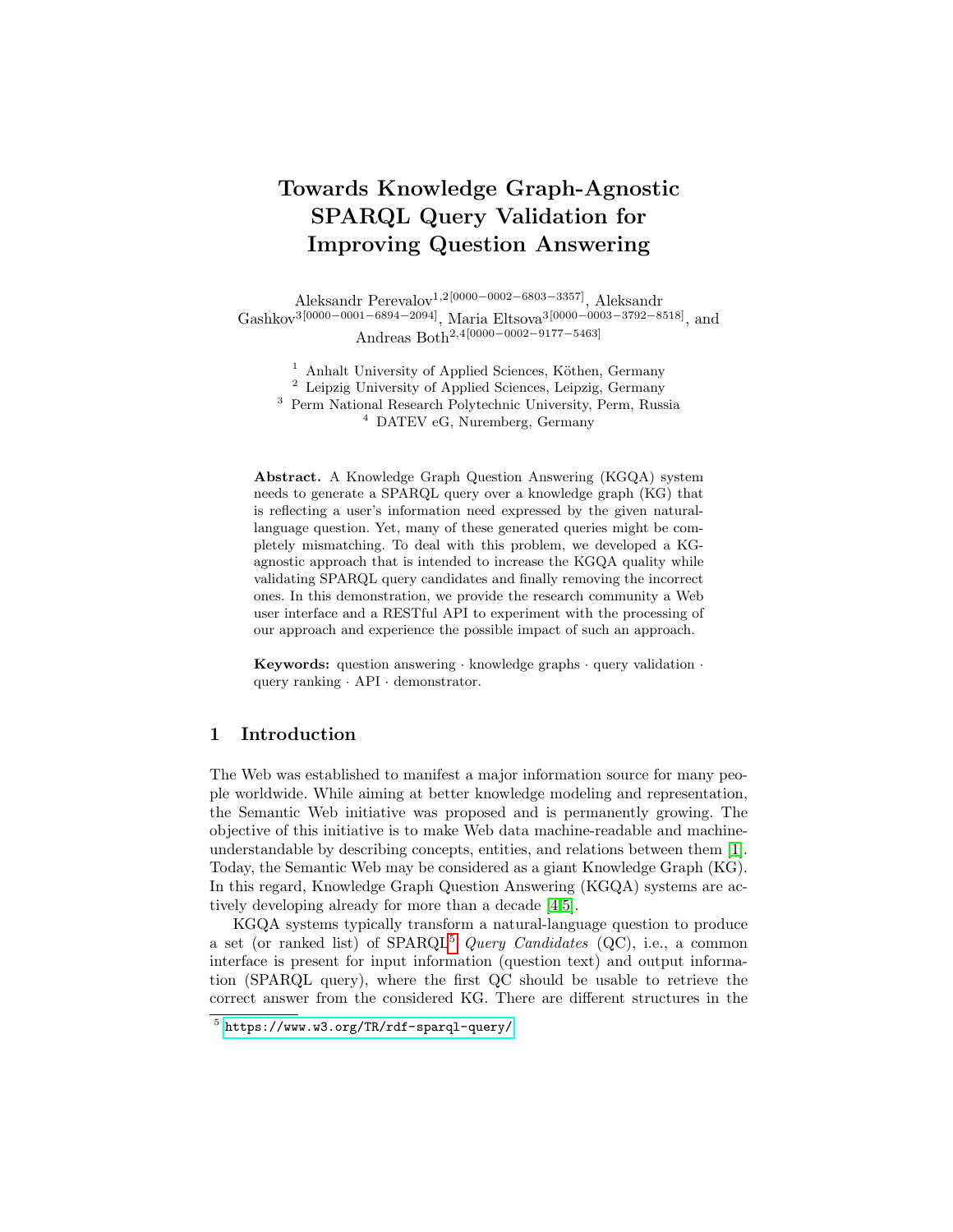KGs (e.g., different basic graph modeling patterns<sup>[6](#page-1-0)</sup>). However, the *label attribute* (e.g.,  $\texttt{rdfs:label}$  $\texttt{rdfs:label}$  $\texttt{rdfs:label}$ ) is one of the few common properties used very often in KGs. Therefore, such commonly used attribute like [rdfs:label](http://www.w3.org/2000/01/rdf-schema#label) enables us to transform the queries in a way that they can be "understood" without depending on structures of particular KGs. In our previous research, we introduced a KGagnostic approach for validating SPARQL query candidates with the intention to decide whether one could be used to retrieve the correct answer to the given question or not [\[8\]](#page-4-2).

The approach allows filtering out the incorrect SPARQL queries from the query candidates list by training a binary classifier on positive and negative examples (considering questions and queries) to distinguish between correct and incorrect queries, respectively. Hence, the possible impact of the eliminating the incorrect query candidates is as follows: (1) improving the QA quality by moving the correct QCs to the top of the list and by reducing the cardinality of the QCs list, consequently (2) improving the efficiency of a KGQA system if it executes top-N candidates from the list, and (3) decreasing the probability of misinformation by removing all the QCs given an unanswerable question.

In our recent research papers [\[7,](#page-4-3)[8\]](#page-4-2), we have demonstrated the applicability of the approach on different KGQA benchmarks' datasets. Specifically, we observed that the query validation approach helps to relatively increase QA quality by up to 382% given Precision@1 (=NDCG@1) score.

In this demo<sup>[8](#page-1-2)</sup>, we are providing an interactive Web user interface (Web UI) and a corresponding RESTful API for interacting with the SPARQL query validation model. The Web UI also enables its users to send the feedback given a particular prediction to contribute for further evaluation and optimization of the approach. The API provides the research community with the opportunity to integrate the corresponding approach into their QA systems and to test it interactively.

This paper is structured as follows: Section [2](#page-1-3) briefly describes the suggested approach. In Section [3](#page-2-0) the demo application is presented. We draw conclusions in the Section [4.](#page-3-1)

# <span id="page-1-3"></span>2 Query Candidate Validation

Our approach is based on the assumption that a SPARQL query expressing a user's information need can be transformed to a natural-language text (i.e., verbalized) that should be similar to the original question. Therefore, we assume that it is possible to establish such a decision algorithm that can determine whether a SPARQL query is correctly representing a question (i.e., to validate a SPARQL query with respect to the original question).

<span id="page-1-0"></span> $^6$ <https://www.w3.org/TR/rdf-sparql-query/#BasicGraphPatterns>

<span id="page-1-1"></span><sup>7</sup> <https://www.w3.org/2000/01/rdf-schema#label>

<span id="page-1-2"></span><sup>8</sup> The demo application and the video of presentation are available at [http://demos.swe.htwk-leipzig.de/sparql\\_query\\_validation\\_demo](http://demos.swe.htwk-leipzig.de/sparql_query_validation_demo).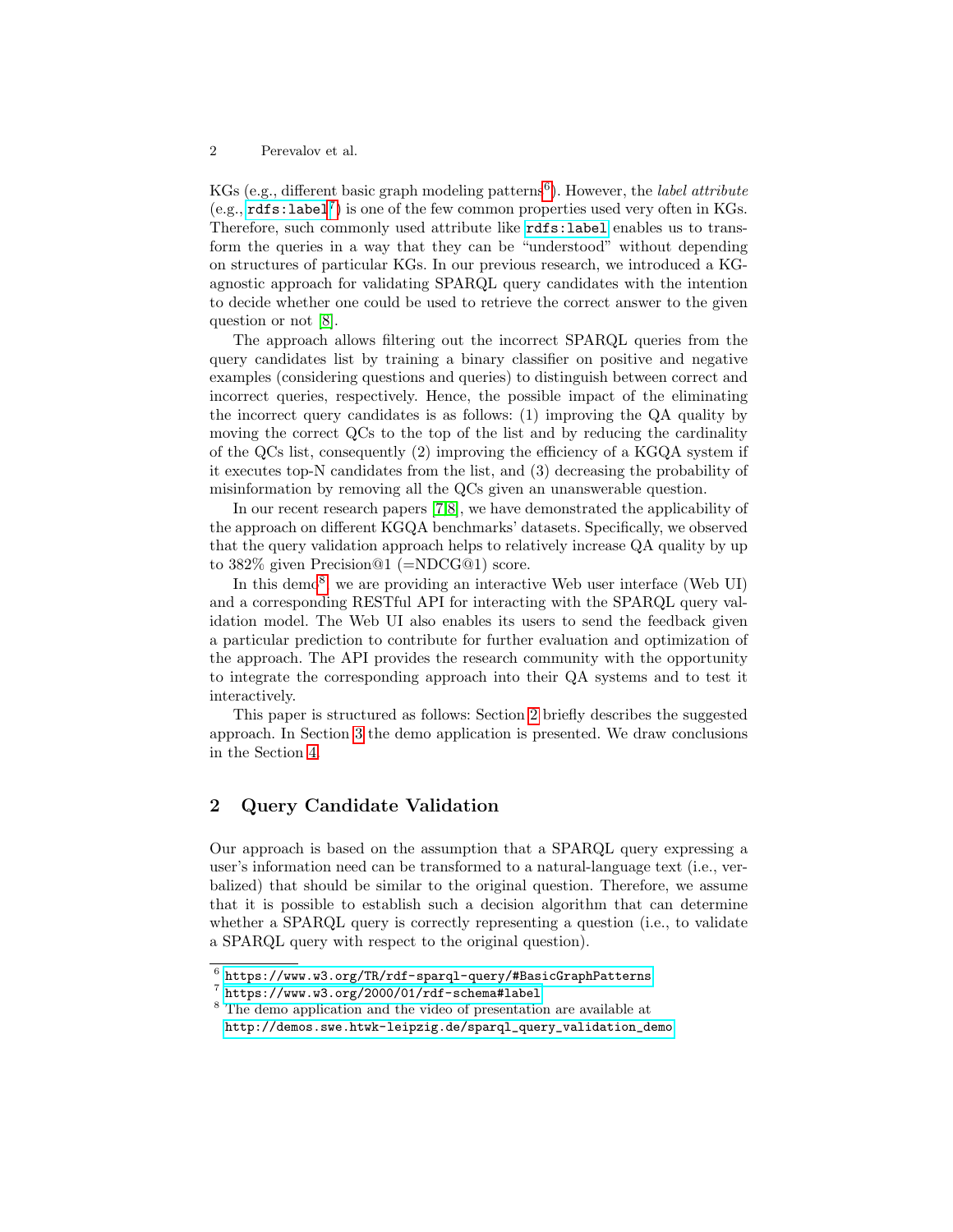

<span id="page-2-1"></span>Fig. 1. General overview of the Query Validation process. The core component is the Query Validator intended to filter incorrect query candidates.

The general overview of the query validation approach is given in Figure [1.](#page-2-1) The core component of the entire process is the *Query Validator (QV)* module. This module receives question text and verbalizes SPARQL query as an input. The query is verbalized by replacing URIs with its [rdfs:label](http://www.w3.org/2000/01/rdf-schema#label) value and leaving all the variable names while removing the rest of the query [\[8\]](#page-4-2). The QV module makes binary decisions on whether a *Query Candidate* (QC) is correct or not, given a textual question (in our research paper QAnswer [\[3\]](#page-4-4) is used for computing the QCs). Therefore, for each QC a decision is done, the set of these decisions form the list of validation results. If a decision was negative, then a QC is eliminated, otherwise it stays in the list of query candidates. Hence, a new (probably improved) list of validated query candidates is created. Thereafter, (depending on the used KGQA system) all validated queries might be executed on a KG to get the actual answer. Finally, the obtained answers are used for answering the question. The more detailed description of the QV approach is available in our corresponding research paper [\[8\]](#page-4-2).

### <span id="page-2-0"></span>3 Demo Application

The demo application consists of two parts: Web interface and RESTful API. The interface allows a user to "play" with the QV approach in interactive mode (see Figure [2\)](#page-3-2). One should fill the "Question text" and "SPARQL query" fields. Alternatively, one of the examples on the right side of the screen can be selected to make the system infer the validation decision in the "Results" area. The examples are taken from the well-known QA benchmark dataset LC-QuAD [\[6\]](#page-4-5). Each result contains the entered question, the query and its verbalization, the confidence score, the validation decision, and also will show two feedback buttons. The RESTful API is used by the Web UI and can also be called independently. Therefore, we require the same input parameters for the GET request (question and query). The response returns validationResult and confidence. We intend to use the users' feedback collected in our future work to improve our approach. We encourage researchers and developers to integrate the QV approach in their systems and applications using the provided API or even establish reusable QA components (e.g., using a QA framework like [\[2\]](#page-3-3).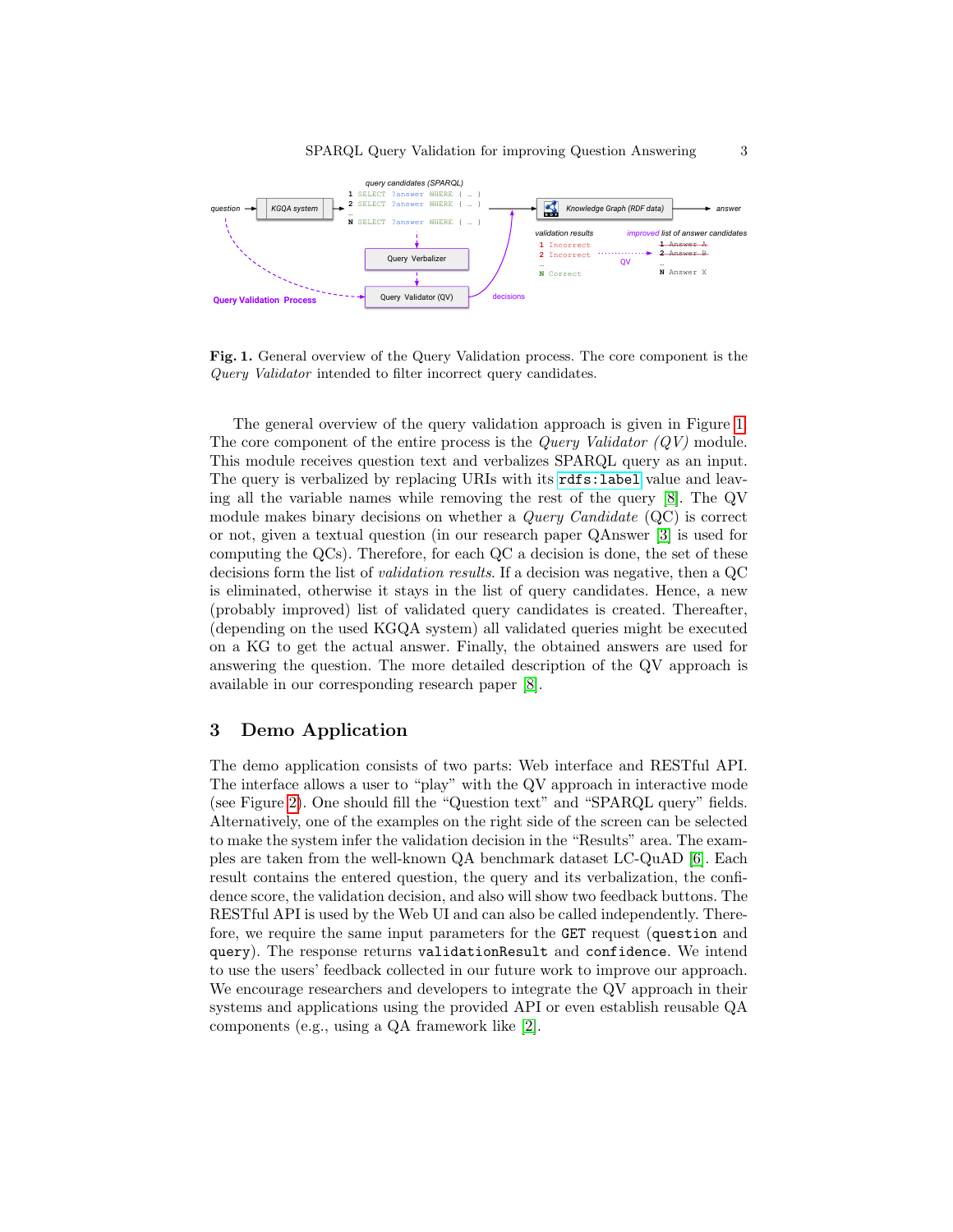4 Perevalov et al.

#### **Query Validation Demo**

|                                                                                                                                                                                                                                                      | Can a machine recognize if a SPAROL query used to generate the answer is incorrect just given the texual features? Let's try to see if it is possible.      |                                                         |
|------------------------------------------------------------------------------------------------------------------------------------------------------------------------------------------------------------------------------------------------------|-------------------------------------------------------------------------------------------------------------------------------------------------------------|---------------------------------------------------------|
| For the Ouery Validation (OV), the component expects to recieve a textual question and a SPAROL query-candidate. Thereafter, the output result will be whether the query is<br>correct for a given question.<br><b>Show Query Validation process</b> |                                                                                                                                                             |                                                         |
|                                                                                                                                                                                                                                                      | How to interact: Just enter a question and a SPAROL query and our model will automatically recognize if they have a match or they are completely incorrect. |                                                         |
| Enter question and SPAROL query to validate<br><b>Ouestion Text</b><br><b>SPAROL Query</b>                                                                                                                                                           |                                                                                                                                                             | <b>Examples</b>                                         |
|                                                                                                                                                                                                                                                      |                                                                                                                                                             | What airlines are part of the SkyTeam alliance?         |
|                                                                                                                                                                                                                                                      |                                                                                                                                                             | Who wrote The Hunger Games?                             |
|                                                                                                                                                                                                                                                      |                                                                                                                                                             | Which music albums contain the song Last Christmas?     |
|                                                                                                                                                                                                                                                      |                                                                                                                                                             | Which actors were born in Germany?                      |
| Validate                                                                                                                                                                                                                                             |                                                                                                                                                             | In which ancient empire could you pay with cocoa beans? |
|                                                                                                                                                                                                                                                      |                                                                                                                                                             | Sean Parnell was the governor of which U.S. state?      |
| <b>Results</b>                                                                                                                                                                                                                                       |                                                                                                                                                             |                                                         |
| Ouestion:                                                                                                                                                                                                                                            | Where was Angela Merkel born?                                                                                                                               |                                                         |
| Ouerv:                                                                                                                                                                                                                                               | SELECT ?uri WHERE { <http: entity="" o567="" www.wikidata.org=""> <http: direct="" p19="" prop="" www.wikidata.org=""> ?uri, }</http:></http:>              |                                                         |
| Verbalization:                                                                                                                                                                                                                                       | ?uri Angela Merkel place of birth ?uri                                                                                                                      |                                                         |
| Validation Result: true                                                                                                                                                                                                                              | Confidence: 99 77%                                                                                                                                          |                                                         |

<span id="page-3-2"></span>Fig. 2. Screenshot of the demo interface

### <span id="page-3-1"></span>4 Conclusion

Providing high quality for Question Answering is crucial to enable information access for any user (without the need to learn a technical query language like SPARQL). Here, we provide access to an KG-agnostic approach for analyzing SPARQL queries and deciding whether these queries are correct w.r.t. the given question or not. Hence, our demonstrator enables users to experience possible straightforward verbalizations of generated SPARQL queries, which hopefully will also inspire additional integrations and novel approach with the intention to increase the quality of QA methods. Additionally, our implemented API can be used to test the functionality with an own dataset and to easily integrate our approach into existing QA systems. In the future, we will integrate different verbalizations into our approach to enable users to experience the impact of different verbalization methods.

#### References

- <span id="page-3-0"></span>1. Berners-Lee, T., Hendler, J., Lassila, O.: The semantic web. Scientific American 284(5), 34–43 (2001), <http://www.jstor.org/stable/26059207>
- <span id="page-3-3"></span>2. Both, A., Diefenbach, D., Singh, K., Shekarpour, S., Cherix, D., Lange, C.: Qanary–a methodology for vocabulary-driven open question answering systems. In: The Semantic Web. Latest Advances and New Domains. European Semantic Web Conference (ESWC 2016). pp. 625–641. Springer, Springer International Publishing, Cham (2016). [https://doi.org/10.1007/978-3-319-34129-3](https://doi.org/10.1007/978-3-319-34129-3_38) 38